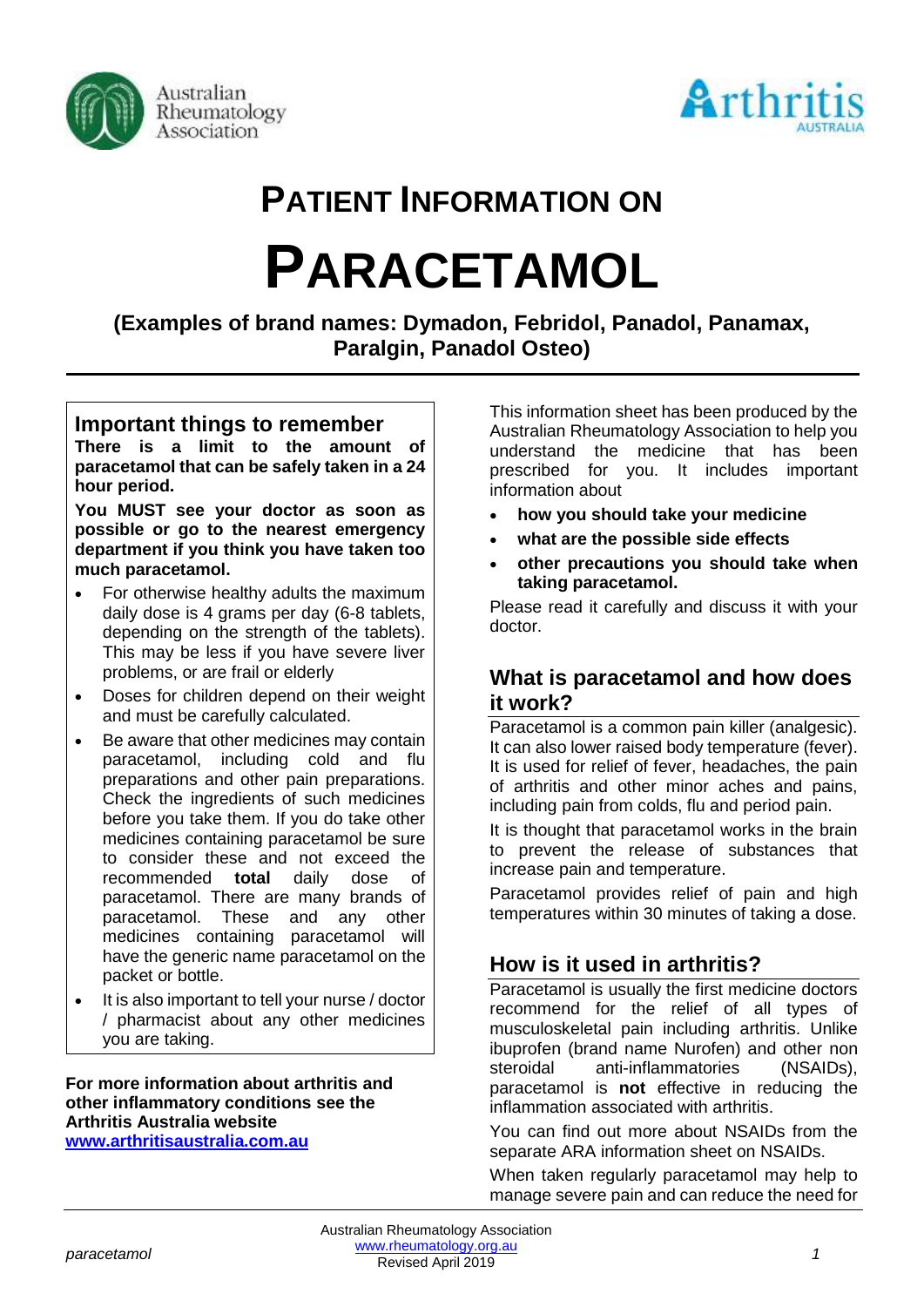stronger pain medicines or NSAIDs. This may help reduce the side effects from these other medicines.

### **How is paracetamol taken?**

Paracetamol is usually taken by mouth in tablet or capsule form. It is also available as liquids and rectal suppositories.

#### *What is the dosage?*

Paracetamol usually comes in a 500mg tablet or capsule. It is also available in slow release (SR) 665mg tablets. The usual dose for adults and children 12 years and older is 2 tablets per dose, your doctor will advise on a maximum of 3g or 4g Paracetamol per day.

Liquid paracetamol is available for younger children. For over the counter paracetamol the dose depends on the child's age.

If your child is prescribed paracetamol regularly the usual dose is 15mg per kg of body weight.

Liquid paracetamol comes in different strengths so it is very important you check the strength to ensure you don't take or give more than is recommended.

The doses in the table below are a guide only check with your doctor or pharmacist to determine exactly what dose you should be taking. The dose may need to be reduced if you have liver problems.

#### *How often should it be taken?*

Paracetamol can be taken **when needed,** that is when you feel the pain, or it may be taken **regularly** to manage persistent pain. Regular dosing is recommended to treat the persistent pain that may be associated with arthritis.

It is usually taken every 4 to 8 hours depending on the type of preparation. For example, for arthritis the dose could be two slow release (SR) tablets every 8 hours such as 8am, 2 pm and bedtime.

The side effects of paracetamol are not increased if you take it regularly provided you do not exceed the recommended maximum daily dose.

Always follow the instructions provided in the packaging unless otherwise directed by your doctor.

If the pain or temperature is not controlled do not take more than the recommended dose. Contact your doctor so that the situation can be reassessed. Ask your doctor or pharmacist if you are uncertain about how often to take your medicine.

When taken regularly paracetamol may be the only painkiller needed or it may reduce the need for stronger medicines, including NSAIDs.

#### *How long is the treatment continued?*

Treatment with paracetamol can be for a short period or long term. The side effects are not increased with long term treatment provided you do not exceed the recommended maximum daily dose.

| <b>PARACETAMOL DOSAGE GUIDE</b>            |                   |                    |                                                                        |
|--------------------------------------------|-------------------|--------------------|------------------------------------------------------------------------|
|                                            | <b>DOSE</b>       | <b>FREQUENCY</b>   | <b>MAXUMUM DAILY (24 hour)</b><br><b>DOSE</b>                          |
| <b>ADULTS</b>                              | 2 x 500mg tablets | Every 4 to 6 hours | 4 doses or 8 tablets (4 g) per day                                     |
| (including children<br>12 years and older) | 2 x 665mg tablets | Every 8 hours      | 3 doses or 6 tablets (4g) per day                                      |
| <b>CHILDREN</b><br>(under 12 years*)       | $10-15$ mg/kg     | Every 4 to 6 hours | 4 doses or<br>60mg/kg per day for fever<br>60-90mg/kg per day for pain |

\* Paracetamol should not be given to children under 6 months of age unless under medical supervision.